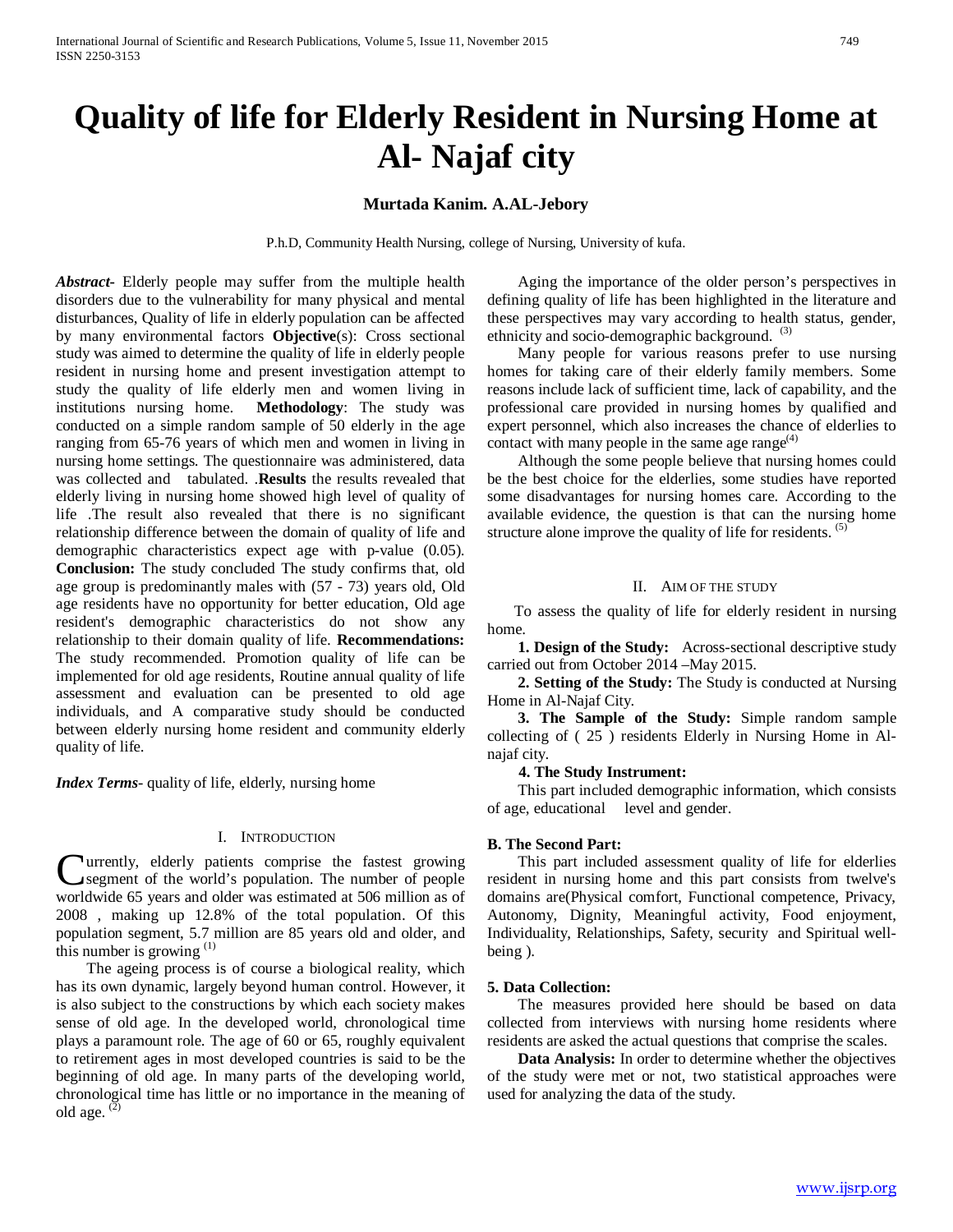# III. RESULTS

| <b>Demographic Data</b>    | Rating                                                   | <b>Frequency</b>        | Percent                 | <b>Cumulative</b><br>Percent |
|----------------------------|----------------------------------------------------------|-------------------------|-------------------------|------------------------------|
|                            | $\epsilon = 56.00$                                       |                         | $\overline{\mathbf{4}}$ | $\overline{\mathbf{4}}$      |
|                            | 57.00 - 73.00                                            | 13                      | 52                      | 56                           |
| Age / Years                | $74.00 - 90.00$                                          | 9                       | 36                      | 92                           |
|                            | $91.00 - 107.00$                                         | 1                       | $\overline{\mathbf{4}}$ | 96                           |
|                            | $108.00+$                                                | 1                       | $\boldsymbol{4}$        | 100                          |
| <b>Levels Of Education</b> | Not Able To Read And<br>Write                            | 12                      | 48                      | 48                           |
|                            | <b>Able To Read And Write</b>                            | 3                       | 12                      | 60                           |
|                            | <b>Primary School Graduated</b>                          | $\overline{\mathbf{4}}$ | 16                      | 76                           |
|                            | <b>Intermediate</b><br><b>School</b><br><b>Graduated</b> | $\overline{2}$          | 8                       | 84                           |
|                            | <b>Secondary School Graduated</b>                        | $\overline{2}$          | 8                       | 92                           |
|                            | <b>Institute Graduated</b>                               | $\mathbf{2}$            | 8                       | <b>100</b>                   |
|                            | <b>Male</b>                                              | 16                      | 64                      | 64                           |
| Gender                     | <b>Female</b>                                            | 9                       | 36                      | <b>100</b>                   |

# **Table (1): distribution of the study sample by their demographic data**

 The above table indicates distribution of sample of study the majority of study result (57-73) years (52%), level of education the table show the more of study sample not able To Read And Write(48%), and gender (64%) of study sample male.

|  |  |  | Table (2): distribution of the study sample by their responses to the different quality of life domains |  |
|--|--|--|---------------------------------------------------------------------------------------------------------|--|
|  |  |  |                                                                                                         |  |

| <b>Studied Domains</b>                      | <b>Levels</b>                                                      | <b>Frequency</b>                                                                                                                                                                                                                                  | Percent | <b>Cumulative</b><br><b>Percent</b> |
|---------------------------------------------|--------------------------------------------------------------------|---------------------------------------------------------------------------------------------------------------------------------------------------------------------------------------------------------------------------------------------------|---------|-------------------------------------|
|                                             | Good                                                               | 13                                                                                                                                                                                                                                                | 52      | 52                                  |
| <b>Overall Comfort Domain</b>               | Fair                                                               | 11                                                                                                                                                                                                                                                | 44      | 96                                  |
|                                             | Poor                                                               | $\mathbf{1}$                                                                                                                                                                                                                                      | 4       | 100                                 |
|                                             | Poor                                                               | $\overline{2}$                                                                                                                                                                                                                                    | 8       | 8                                   |
| <b>Overall Functional Competency Domain</b> | Fair                                                               | 5                                                                                                                                                                                                                                                 | 20      | 28                                  |
|                                             | Good                                                               | 18                                                                                                                                                                                                                                                | 72      | 100                                 |
|                                             | Fair                                                               | 4<br>16<br>21<br>84<br>1<br>4<br>24<br>96<br>$\mathbf{2}$<br>8<br>15<br>60<br>8<br>32<br>6<br>24<br>19<br>76<br>$\mathbf{1}$<br>$\overline{\mathbf{4}}$<br>24<br>96<br>$\mathbf{1}$<br>4<br>16<br>64<br>8<br>32<br>25<br>100<br>$\mathbf{2}$<br>8 | 16      |                                     |
| <b>Overall Privacy Domain</b>               | Good                                                               |                                                                                                                                                                                                                                                   |         | 100                                 |
|                                             | Fair                                                               |                                                                                                                                                                                                                                                   |         | $\overline{\mathbf{4}}$             |
| <b>Overall Dignity Domain</b>               | Good                                                               |                                                                                                                                                                                                                                                   |         | 100                                 |
| <b>Overall Meaningful Activity Domain</b>   | Poor                                                               |                                                                                                                                                                                                                                                   |         | 8                                   |
|                                             | Fair                                                               |                                                                                                                                                                                                                                                   |         | 68                                  |
|                                             | Good                                                               |                                                                                                                                                                                                                                                   |         | 100                                 |
| <b>Overall Relationship Domain</b>          | Fair                                                               |                                                                                                                                                                                                                                                   |         | 24                                  |
|                                             | Good                                                               |                                                                                                                                                                                                                                                   | 92      | <b>100</b>                          |
| <b>Overall Autonomy Scale</b>               | Fair<br>Good<br>Poor<br>Fair<br>Good<br>Good<br>Fair<br>23<br>Good | $\overline{\mathbf{4}}$                                                                                                                                                                                                                           |         |                                     |
|                                             |                                                                    |                                                                                                                                                                                                                                                   |         | <b>100</b>                          |
| <b>Overall Food Enjoyment Domain</b>        |                                                                    |                                                                                                                                                                                                                                                   |         | $\overline{\mathbf{4}}$             |
|                                             |                                                                    |                                                                                                                                                                                                                                                   |         | 68                                  |
|                                             |                                                                    |                                                                                                                                                                                                                                                   |         | 100                                 |
| <b>Overall Spiritual Well-Being Domain</b>  |                                                                    |                                                                                                                                                                                                                                                   |         | <b>100</b>                          |
|                                             |                                                                    |                                                                                                                                                                                                                                                   |         | 8                                   |
| <b>Overall Security Domain</b>              |                                                                    |                                                                                                                                                                                                                                                   |         | <b>100</b>                          |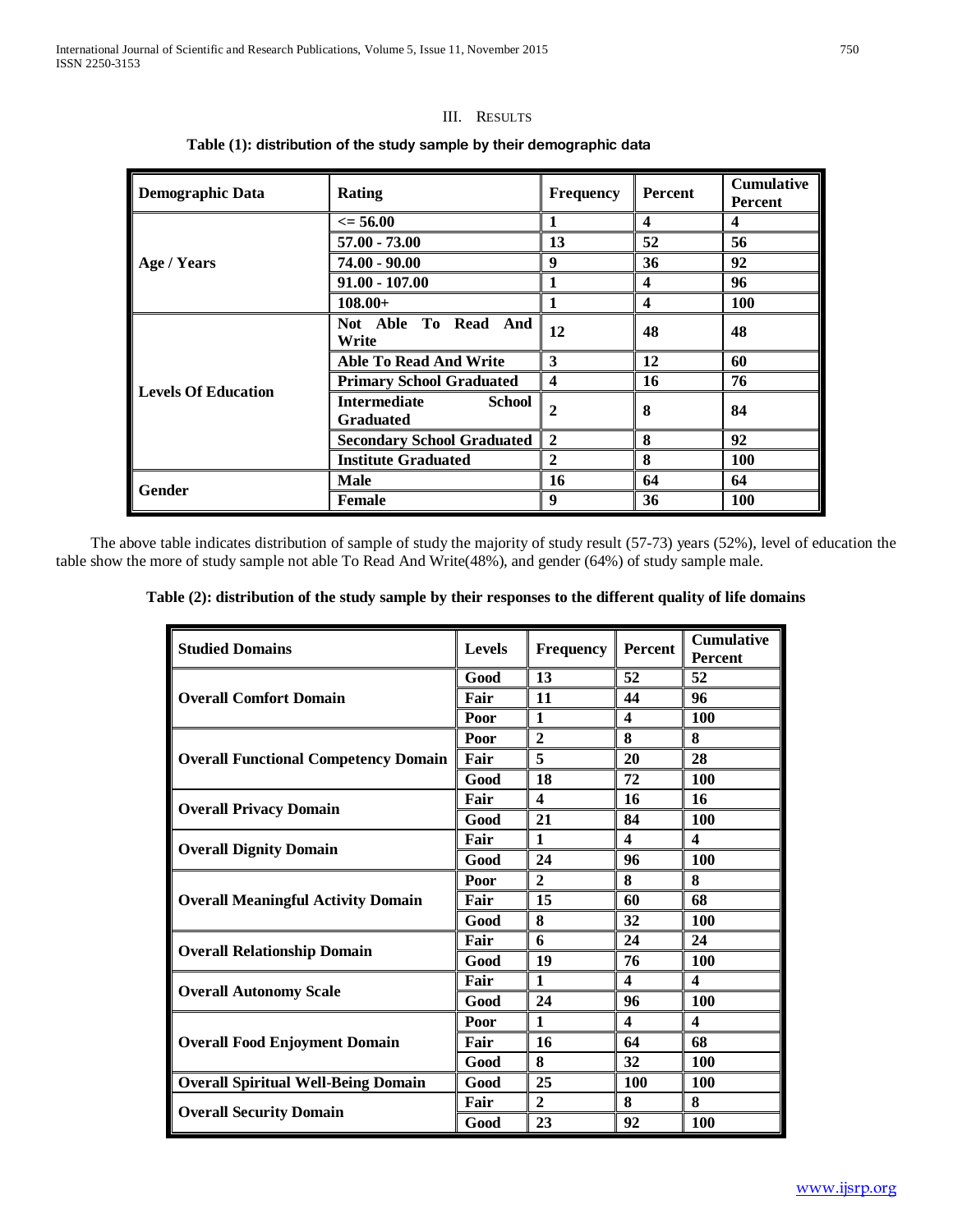| Overall Individuality Domain | Good | 25 | 100 | <b>100</b> |
|------------------------------|------|----|-----|------------|
| Overall Quality Of Life      | Fair |    |     |            |
|                              | Good | 24 | 96  | <b>100</b> |

 This table shows that the study sample responses to the different quality of life domain are goods in all items expect the (Overall Meaningful Activity Domain, and Overall Food Enjoyment Domain).

**Table (3) :relationship between overall quality of life and demographic data**

| <b>Demographic Data</b>    | <b>Sig Value</b> | Df | <b>P-Value</b>     |
|----------------------------|------------------|----|--------------------|
| Age                        | 25.00            |    | 0.00<br><b>Hs</b>  |
| <b>Levels Of Education</b> | 1.128            |    | 0.952<br><b>Ns</b> |
| Gender                     | 1.852            |    | 0.174<br><b>Ns</b> |

 This table show no significant relationship between overall quality of life domain and demographic characteristic expect age high significant relationship with p-value (0.00).

## IV. DISCUSSION

 Elderly people ideal age in nursing home is (57-100) years, (52%) of them is between (57-73) years these results indicate that there is no specific age group in elderly people in the nursing home residents.

 The study shows that more than two third of elderly people are male which make an indicator for long life of male than female, The study conducted by <sup>(6)</sup> found that women percentage was (44.2%) and men (55.8%) compared with the original sample, which strongly agree with the results.

 Concerning educational level the great percentage of elderly people are illiterate, which leads us to conclude that educational level and nursing home residency has a reversible relationship<sup>(7)</sup>, stated that the Median age is 68 years and it is equal between men and women almost (60%) of the study sample was illiterate, which agrees with results of the study.

 In response of study sample to different quality of life the study indicate are good response in all domain expect Meaningful Activity Domain, and Overall Food Enjoyment Domain.

 The study indicate the non-relationship between quality of life domain and demographic characteristic expect age good relationship between age and overall domain quality of life with p-value  $(0.05)$ .by <sup>(8)</sup> the show no significant relationship between quality of life domain and demographic characteristics.

## V. CONCLUSION

 The study confirms that, old age group is predominantly males with (57 - 73) years, old age residents have no opportunity for better education,and Old age resident's demographic characteristics do not show any relationship to their domain quality of life.

## VI. RECOMMENDATIONS

 Promotion quality of life can be implemented for old age residents, Routine annual quality of life assessment and evaluation can be presented to old age individuals, and A comparative study should be conducted between elderly nursing home residents and community elderly quality of life.

#### **REFERENCES**

- [1] Baier, R.R., Gifford, D.R., and Mor, V. (2005). Reporting nursing home quality in Rhode Island.Medicine and Health, 88(6): 186-91.
- [2] Gorman M. Development and the rights of older people. In: Randel J, et al., Eds. The ageing and development report: poverty, independence and the world's older people. London, Earthscan Publications Ltd.,1999:3-21.
- [3] Abramson, K., Clark, D., Perkins, A., &Arling, G. (2012). Does cognitive impairment influence quality of life among nursing home residents Gerontologist, 52, 632-640.
- [4] Banaszak-Holl, J., Zinn, J.S., Brannon, D., et al. (1997). Specialization and diversification in the nursing home industry. Health Care Management, 3(1): 91-9.
- [5] Baier, R.R., Gifford, D.R., and Mor, V. (2005). Reporting nursing home quality in Rhode Island.Medicine and Health, 88(6): 186-91.
- [6] Garcia .S, Carmen.G, maria.L, teresa.J, alma.A and Sandra.R, Anthropometric measures and nutritional status in a healthy eldely population, Lund university Libraries,2009,.Issue:1,V0l:7,N:2, P.1.
- [7] Ferdous.T and kabir.Z, prevalence of malnutrition and determinants of nutritional status among elderly people, aging research center,2007,ISBN 91-7357,P.2.
- [8] Banaszak-Holl, J., Zinn, J.S., Brannon, D., et al. (1997). Specialization and diversification in the nursing home industry. Health Care Management, 3(1): 91-9.

#### AUTHORS

**First Author** – Murtada kanim. A.AL-jebory, P.h.D, Community Health Nursing, college of Nursing, University of kufa, Mutadha.addai@uokufa.edu.iq